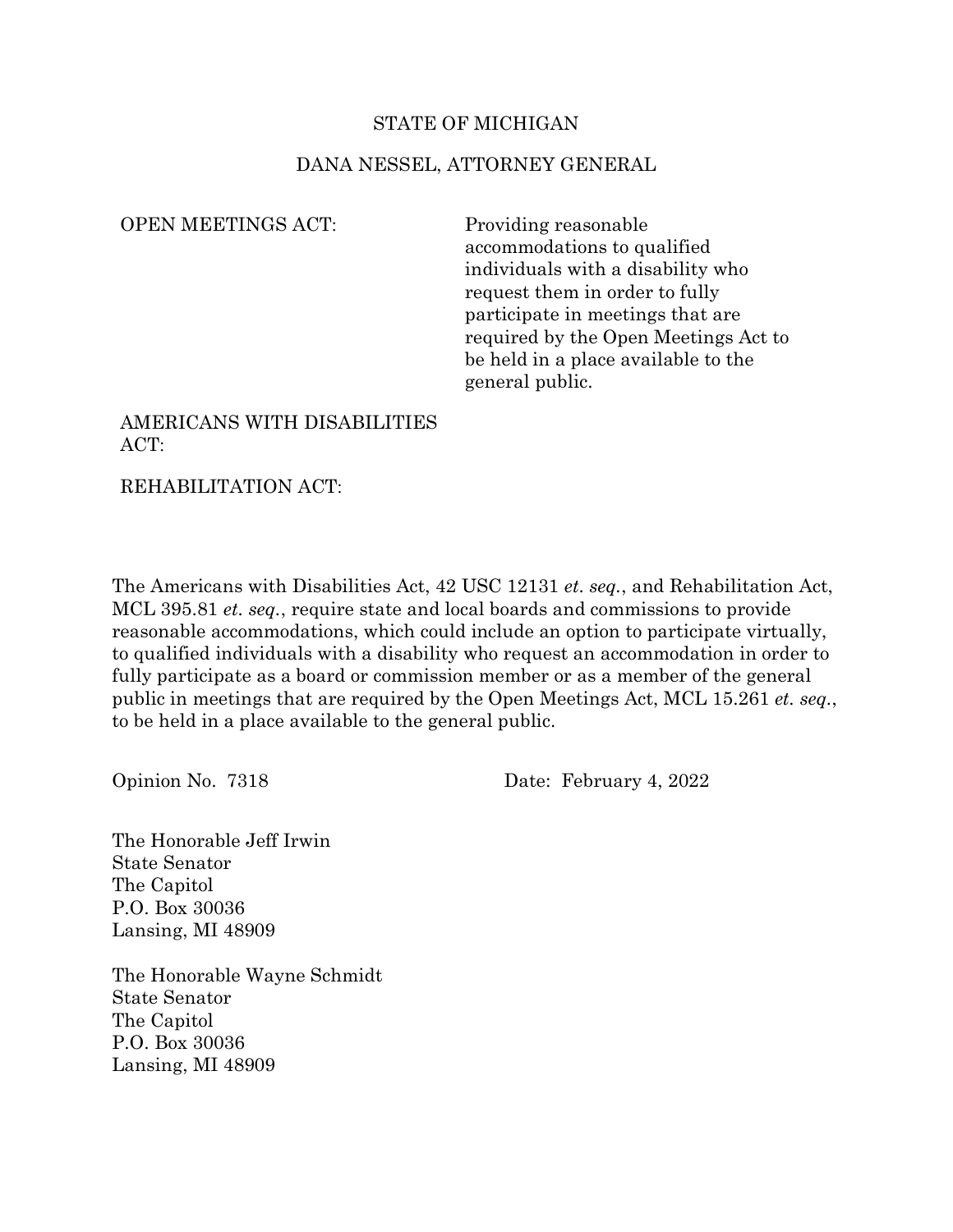You have requested an opinion on how Michigan's Open Meetings Act (OMA) intersects with federal law when a person with a disability either serves on a body subject to the OMA or desires to fully participate in the meetings of such a body and requests an accommodation for their disability. Specifically, you have asked whether the Americans with Disabilities Act or Rehabilitation Act allows or requires state and local boards and commissions to provide reasonable accommodations, such as the option to participate virtually, to individuals with disabilities who have been elected or appointed to serve or wish to fully participate as members of the public and have requested an accommodation. You note that this issue is "especially important as the COVID-19 pandemic poses a real threat to the health and safety of people serving their state and local governments," and that the absence of such options "threatens the health and safety of people with disabilities and/or those who are immuno-compromised serving in local government offices and of those wanting to participate in public meetings."

Your question requires an understanding of both the OMA and federal laws that govern access to public meetings.

The OMA, 1976 PA 267, as amended, MCL 15.261 to 15.272, was intended to "promote a new era in governmental accountability," *Booth Newspapers v Univ of Mich Bd of Regents*, 444 Mich 211, 222–223 (1993), "by facilitating public access to official decision making and to provide a means through which the general public may better understand issues and decisions of public concern," *Vermilya v Delta College Bd of Trustees*, 325 Mich App 416, 419 (2018) (quotation omitted). To that

2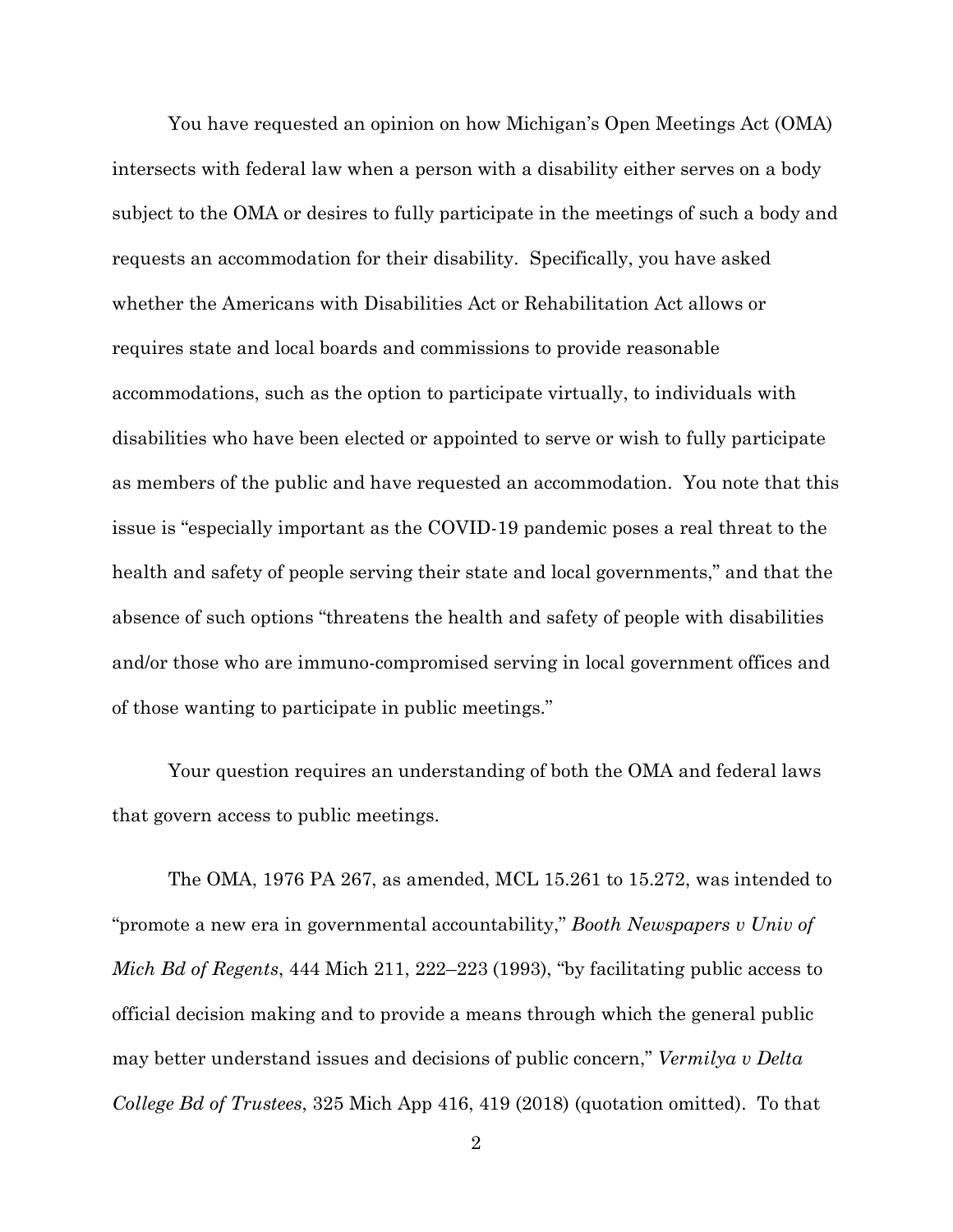end, section 3 of the OMA requires that, "[a]ll *meetings* of a *public body* must be open to the public and must be held *in a place* available to the general public." MCL 15.263(1) (emphasis added).

The word "[m]eeting" and the term "[p]ublic body" are specifically defined in the OMA. In particular, a "[m]eeting" is the "convening of a public body at which a quorum is present for the purpose of deliberating toward or rendering a decision on a public policy, or any meeting of the board of a nonprofit corporation formed by a city under section 4*o* of the home rule city act . . . ." MCL 15.262(b). And a "[p]ublic body" means "any state or local legislative or governing body, including a board, commission, committee, subcommittee, authority, or council, that is empowered by state constitution, statute, charter, ordinance, resolution, or rule to exercise governmental or proprietary authority or perform a governmental or proprietary function; a lessee of such a body performing an essential public purpose and function pursuant to the lease agreement; or the board of a nonprofit corporation formed by a city under section 4*o* of the home rule city act . . . ." MCL 15.262(a).

What is not defined in the OMA, however, is the phrase "in a place available to the general public," and it is this language that is most relevant to your question as it pertains to the OMA. Undefined statutory terms should be given their plain and ordinary meanings, for which dictionaries may be consulted. *Koontz v Ameritech Servs Inc*, 466 Mich 304, 312 (2002). Doing that here, and breaking the phrase down, the word "in" is "used as a function word to indicate inclusion, location, or position within limits," In Definition & Meaning - Merriam-Webster,

3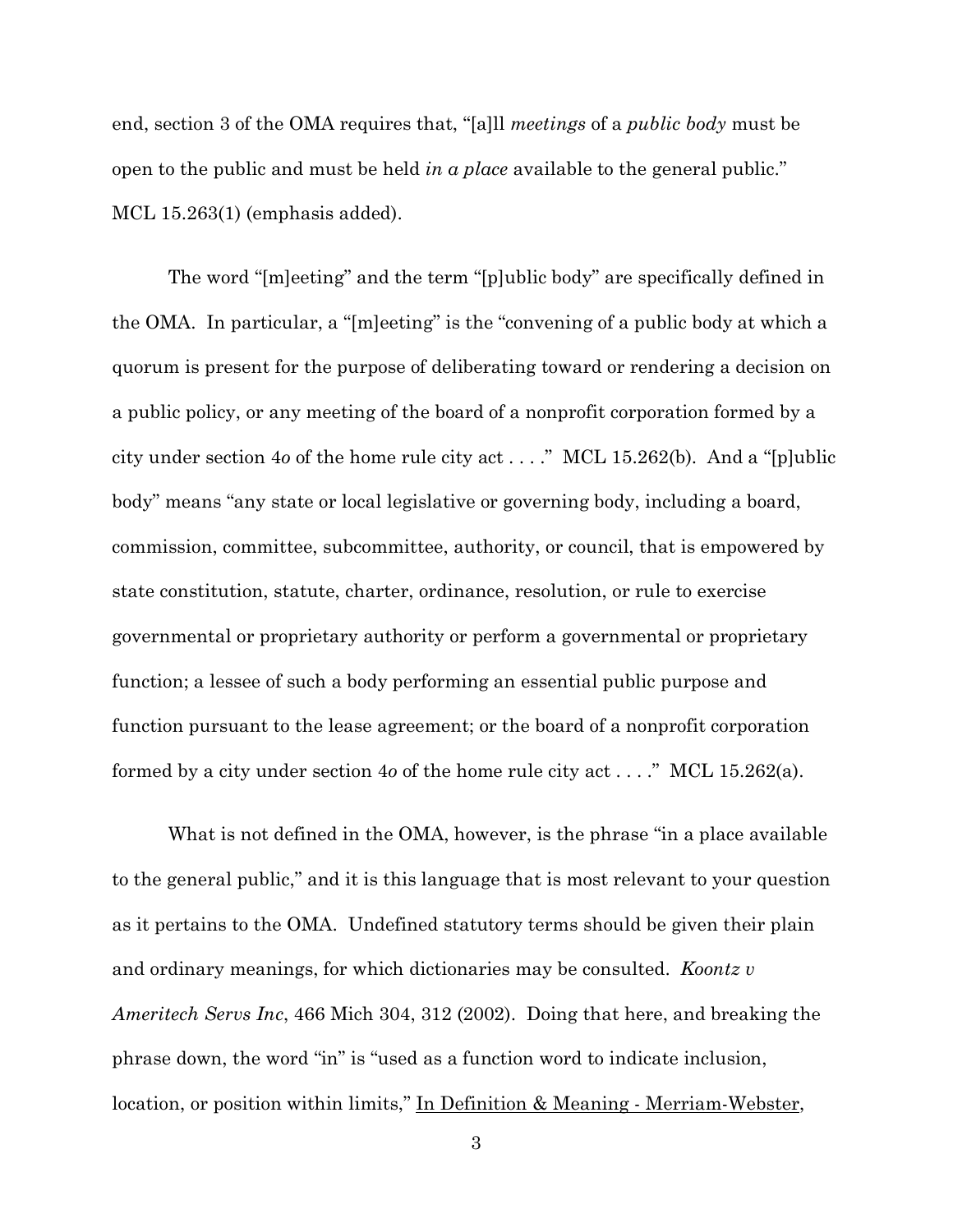<https://www.merriam-webster.com/dictionary/in?src=search-dict-box> (accessed February 1, 2022), and the word "place" may be commonly understood to mean, a "physical environment," Place Definition & Meaning - Merriam-Webster, <https://www.merriam-webster.com/dictionary/place> (accessed February 1, 2022). Therefore, the plain and ordinary meaning of "in a place" is a location or position within a physical space. And because the meetings of a public body *must* be held in such a physical space, the OMA does not contemplate wholly virtual meetings.<sup>1</sup>

The conclusion that the OMA, when enacted, envisioned meetings being held within a physical space, and not a virtual one, is further supported by recent amendments to the act. On December 22, 2020, the OMA was amended because of the COVID-19 pandemic, and strict compliance with section 3 of the OMA was suspended to alleviate physical-place or physical-presence requirements.[2](#page-3-1) These amendments not only instituted social-distancing and cleaning protocols, but also permitted both remote participation by board members and completely virtual meetings for the safety of board members and the general public. MCL 15.263(2) and MCL 15.263a(1)(b).[3](#page-3-2) Obviously, such amendments would not have been

<span id="page-3-0"></span><sup>1</sup>The words of a statute are to be interpreted in the sense in which they were understood at the time the statute was enacted. See *Cain v Waste Mgt Inc*, 472 Mich 236, 258 (2005). At the time the OMA was enacted, the Legislature could not have envisioned today's technological options and the ease with which they allow for remote participation by members and the public. Although it could be argued that a virtual platform is a "place" available to the general public, that is not the most natural reading of the Act or consistent with what would have been understood at the time the OMA was enacted.

<span id="page-3-1"></span><sup>2</sup> The Governor had previously issued Executive Order 2020-154, which similarly suspended strict compliance with section 3 of the OMA in light of the pandemic.

<span id="page-3-2"></span><sup>&</sup>lt;sup>3</sup> Public bodies had to establish procedures by which an absent member could participate in, and vote on, business before the public body, including, but not limited to, procedures that provided both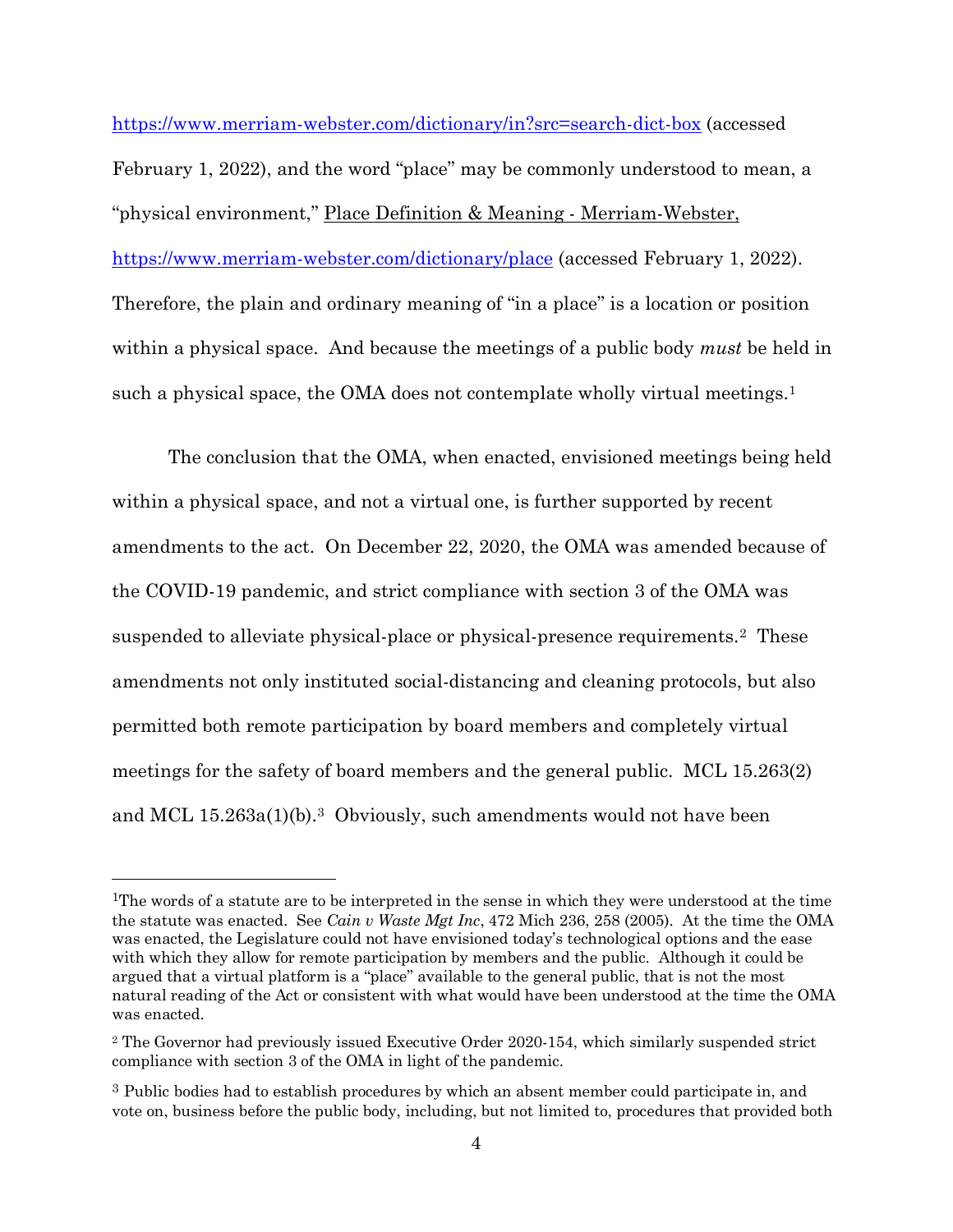necessary if the language of the OMA previously and otherwise allowed for such virtual proceedings and remote participation.

As of January 1, 2022, however, a significant portion of those procedures and protocols have now expired, and the OMA no longer contains an exception to inperson meetings or for a non-military member's in-person attendance at a meeting.[4](#page-4-0) So once again, the OMA does not generally provide any affirmative accommodation, upon request, for a disabled individual's access to a public body on which he or she serves, and more importantly, may not allow for a disabled public body member, including one who is immuno-compromised or has other health issues, to be accommodated to fully participate in public meetings. Likewise, its provisions do not affirmatively require accommodations for members of the general public who are disabled, including those who are immuno-compromised, to access and fully participate in meetings of public bodies because the OMA does not require public bodies to provide virtual or other remote access to disabled members of the public upon request.

for two-way communication, and, for members of the public body attending the meeting remotely, a public announcement at the outset of the meeting by that member, to be included in the meeting minutes, that the member was attending the meeting remotely. MCL 15.263(2)(a)(i) & (ii). If the member was attending the meeting remotely for a purpose other than for military duty, the member's announcement had to further identify specifically the member's physical location by stating the county, city, township, or village and state from which he or she was attending the meeting remotely. MCL  $15.263(2)(a)(ii)$ . Finally, the public body had to establish procedures by which it provided the public notice of the absence of the public body member and information about how to contact that member sufficiently in advance of a meeting of the public body to provide input on any business that would come before the public body. MCL 15.263(2)(b).

<span id="page-4-0"></span><sup>4</sup> Amendments to the OMA from 2018 that allowed for remote participation to "accommodate the absence of any member of the public body due to military duty" remain in effect. See 2018 PA 485, MCL 15.263(2).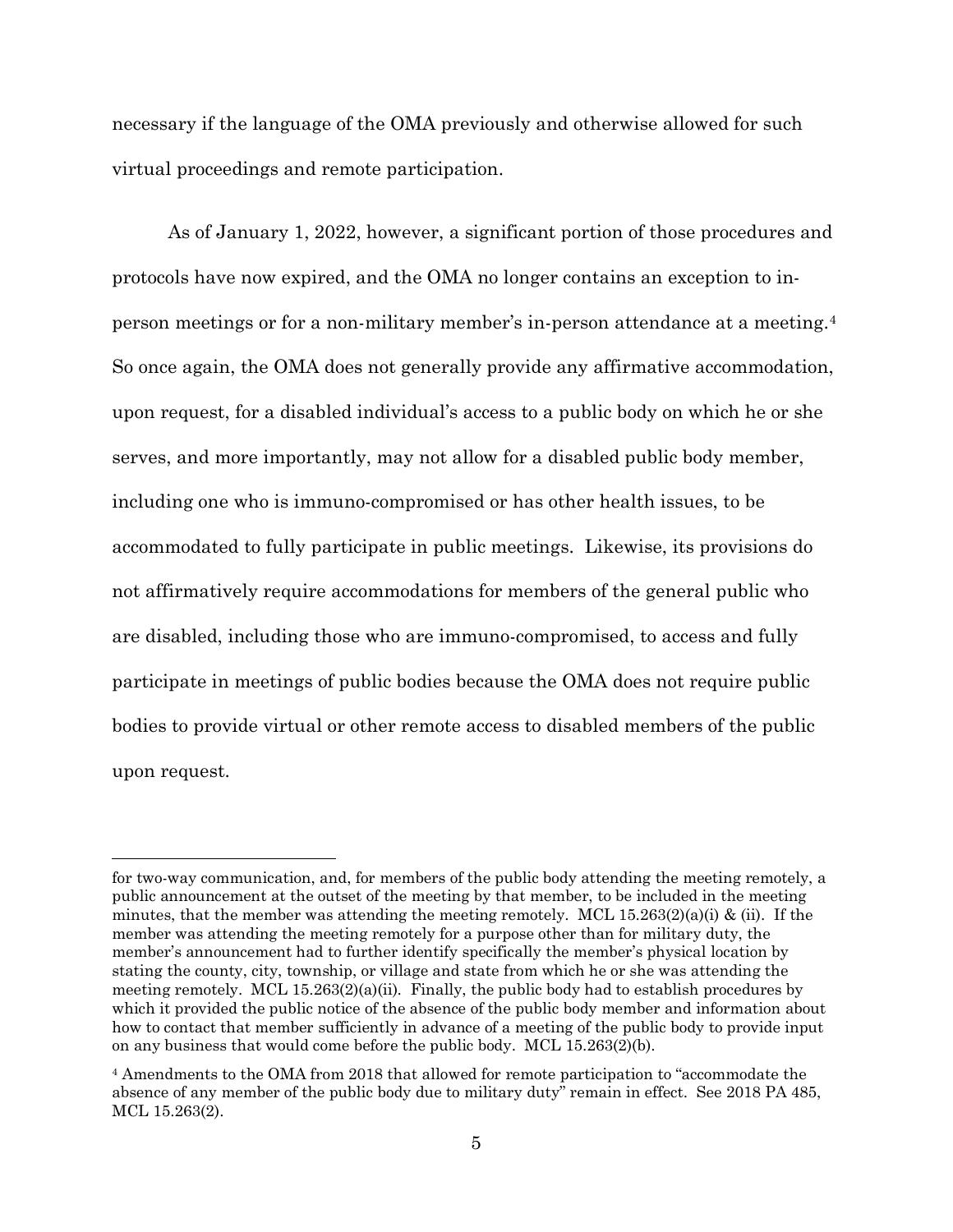In short, there is nothing in the OMA that *requires* a public body to accommodate a disabled member of that body, or a disabled member of the general public, who is unable to attend an in-person meeting of that body due to a medical condition, including an immuno-compromised condition, and requests an accommodation. In fact, the OMA does not even address the issue of accommodation.

Given the lack of provisions to accommodate the disabled under the OMA, it is important to look at what accommodations are afforded the disabled under federal law.

The Americans with Disabilities Act (ADA) is a broad remedial civil rights law enacted to provide uniform federal protections for the disabled and to address the historic and pervasive discrimination against people with disabilities in all areas of public life[.5](#page-5-0) In enacting the ADA, Congress declared that "discrimination against individuals with disabilities persists in such critical areas as employment, housing, public accommodations, education, transportation, communication, recreation, institutionalization, health services, voting," and, relevant to your question, "access to public services." 42 USC 12101(a)(3). This discrimination, Congress noted, "continue[s] to be a serious and pervasive social problem," 42 USC

<span id="page-5-0"></span><sup>5</sup> In 2018, the CDC said that one in four adults – 61 million Americans – had a disability that impacted their major life activities. CDC's [Morbidity and Mortality Weekly Report,](https://www.cdc.gov/mmwr/volumes/67/wr/mm6732a3.htm?s_cid=mm6732a3_w) <https://www.cdc.gov/mmwr/index.html> (accessed February 1, 2022).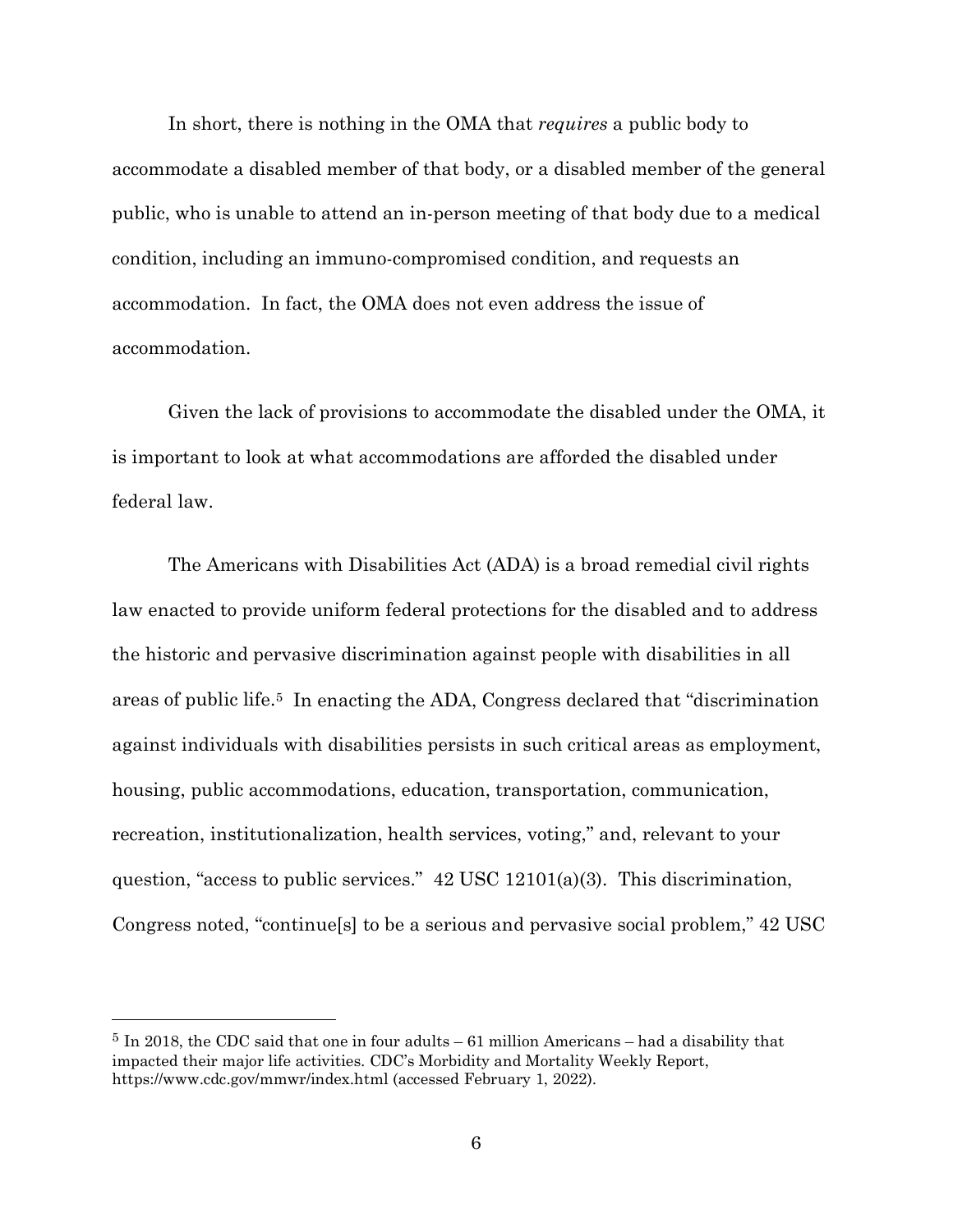12101(a)(2), that denies people with disabilities the opportunity to compete and pursue opportunities on an equal basis, 42 USC 12101(a)(8).

Section 504 of the Rehabilitation Act, "parallels th[is] command of the ADA concerning accessibility to public facilities for persons with disabilities," *Mote v City of Chelsea*, 391 F Supp 3d 720, 740 (ED Mich, 2019), with the biggest difference being that the Rehabilitation Act applies only to a "program or activity receiving Federal financial assistance." See generally, *Babcock v Michigan*, 812 F3d 531, 540 (CA 6, 2016). Claims under the Rehabilitation Act are reviewed under essentially the same standard as claims under the ADA, so the analysis is generally the same for both. *Id*. Therefore, for ease of reading and analytical purposes, this opinion will focus on the ADA and not separately discuss the Rehabilitation Act.<sup>[6](#page-6-0)</sup>

As an initial matter, the ADA does not "invalidate or limit the remedies, rights, and procedures of any other Federal laws, or State or local laws (including State common law) that provide greater or equal protection for the rights of individuals with disabilities or individuals associated with them." 28 CFR 35.103(b). But the ADA does contemplate modification to, and thereby preemption of, state laws when necessary to effectuate the protections afforded under the ADA. *Mary Jo C v New York State & Local Ret Sys*, 707 F3d 144, 163 (CA 2, 2013). As

<span id="page-6-0"></span><sup>6</sup> It should also be noted that Michigan's Persons with Disabilities Civil Rights Act (PWDCRA), MCL 37.1101 *et. seq.*, and the ADA "share the same purpose and use similar definitions and analyses." *Chiles v Machine Shop Inc*, 238 Mich App 462, 472-473 (1999). Because your request specifically asks about federal law as it relates to the OMA, this opinion will not separately discuss the PWDCRA either. But Michigan courts frequently "look to the ADA and federal cases interpreting the ADA for guidance" in analyzing PWDCRA cases. *Id*.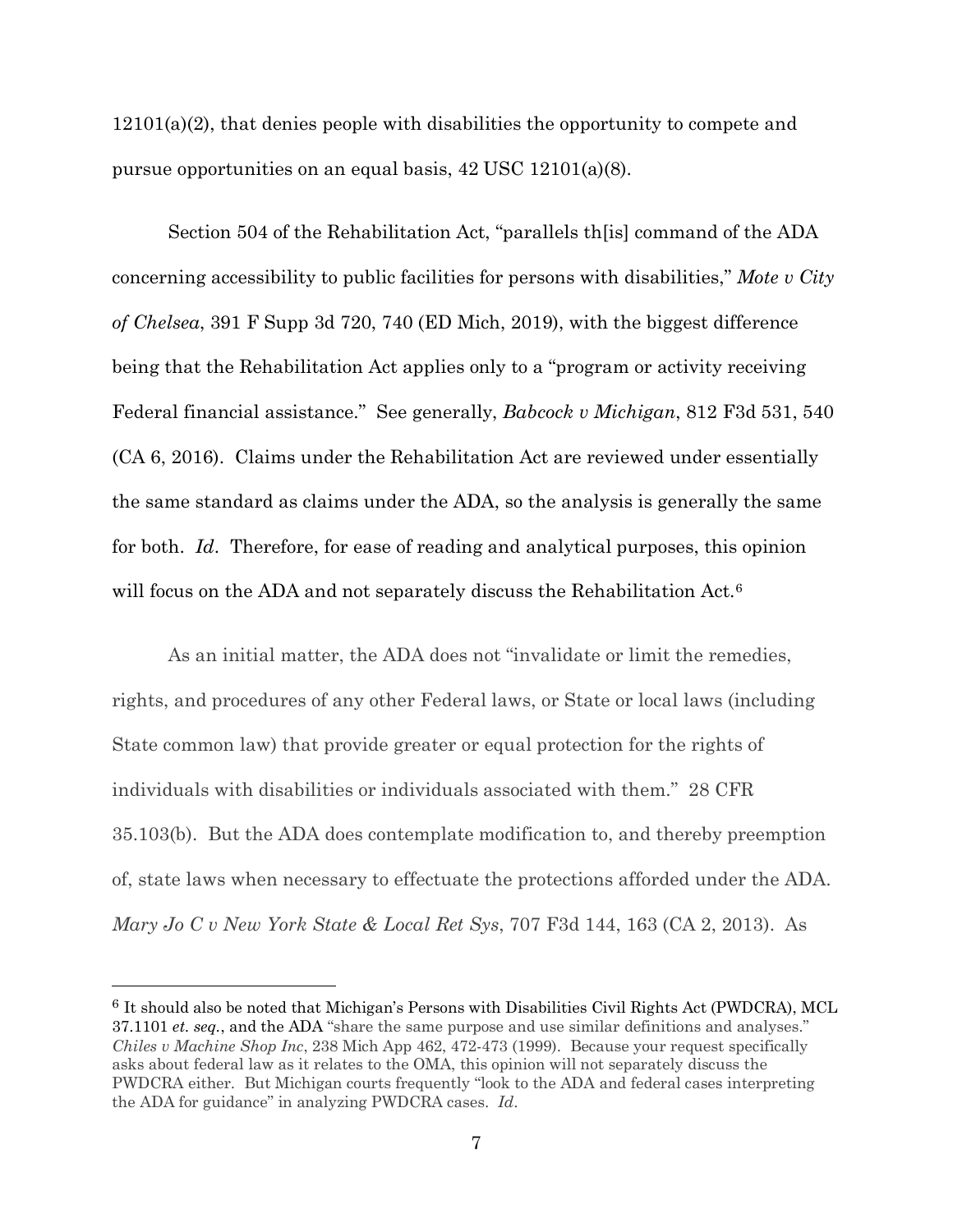discussed, Michigan's OMA fails to provide *any* affirmative accommodations for disabled individuals to fully participate in public meetings. Therefore, to the extent the OMA is inconsistent with what is required under the ADA, the OMA is preempted.

The ADA consists of three Titles, only one of which—Title II—is relevant here. Title II is brief, but there is a lot packed into a few words: "[N]o qualified individual with a disability shall, by reason of such disability, be excluded from participation in or be denied the benefits of the services, programs, or activities of a public entity, or be subjected to discrimination by any such entity." 42 USC 12132. For purposes of Title II, a "public entity" is "(A) any State or local government; (B) any department, agency, special purpose district *or other instrumentality of a State or States or local government* . . . ." 42 USC 12131(1)(A)(B) (emphasis added). Therefore, "instrumentalities" such as local and state boards and commissions are public entities under Title II. Moreover, Title II's language is broad enough to include both board members and members of the general public seeking to fully participate in a public entity's public meetings.

Under Title II, two types of claims are cognizable: claims for intentional discrimination and claims for a reasonable accommodation. *Ability Ctr of Greater Toledo v City of Sandusky*, 385 F3d 901, 907 (CA 6, 2004). It is the latter type – a claim for a reasonable accommodation – that most relates to your question.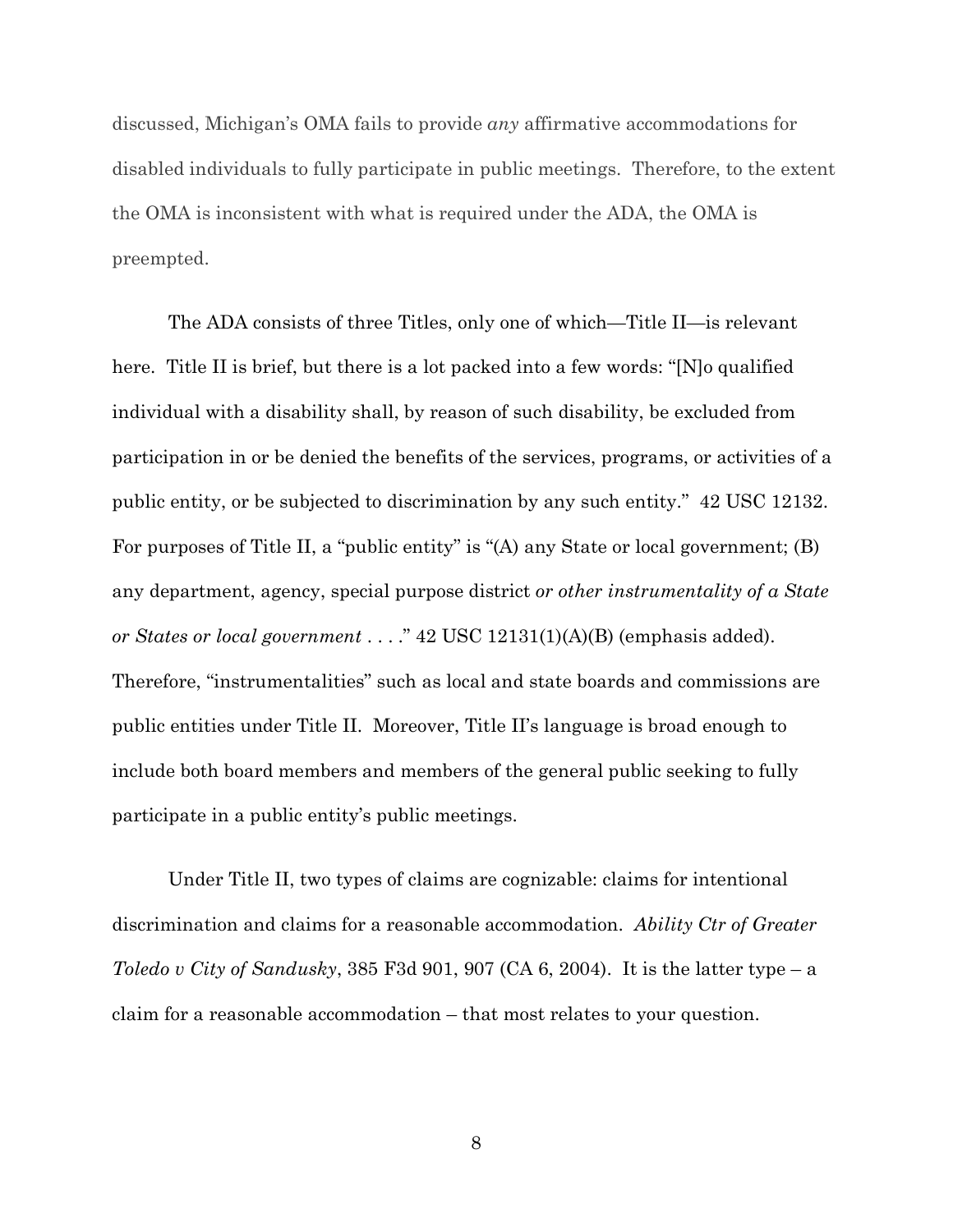When seeking an accommodation to fully participate in board meetings, a board member or a member of the general public must show that they have a "disability" and that they are a "qualified individual with a disability" as those terms are understood under the ADA. The definition of "disability" that is most relevant here is "a physical or mental impairment that substantially limits one or more of the major life activities of such individual." 42 USC 12102(1)(A). And a "qualified individual with a disability" is "an individual with a disability who, with or without reasonable modifications to rules, policies, or practices, the removal of architectural, communication, or transportation barriers, or the provision of auxiliary aids and services, meets the essential eligibility requirements for the receipt of services or the participation in programs or activities provided by a public entity." 42 USC 12131(2).

Your request indirectly raises the question of whether those who are immuno-compromised have a disability under the ADA. It should be noted that, "[f]or purposes of [defining disability under  $\S 12102(1)$ ], major life activity ... includes the operation of a major bodily function, including but not limited to, functions of the immune system [and] normal cell growth  $\dots$ ." 42 USC 12102(2)(B). That definition incorporates amendments to the ADA enacted in 2009 as part of the ADA Amendments Act ("ADAAA"), which broadened the scope of ADA coverage by expanding the definition of disability.

To that end, 29 CFR 1630.2(j)(3)(iii) lists examples of impairments that, at a minimum, substantially limit major life activities—including cancer, which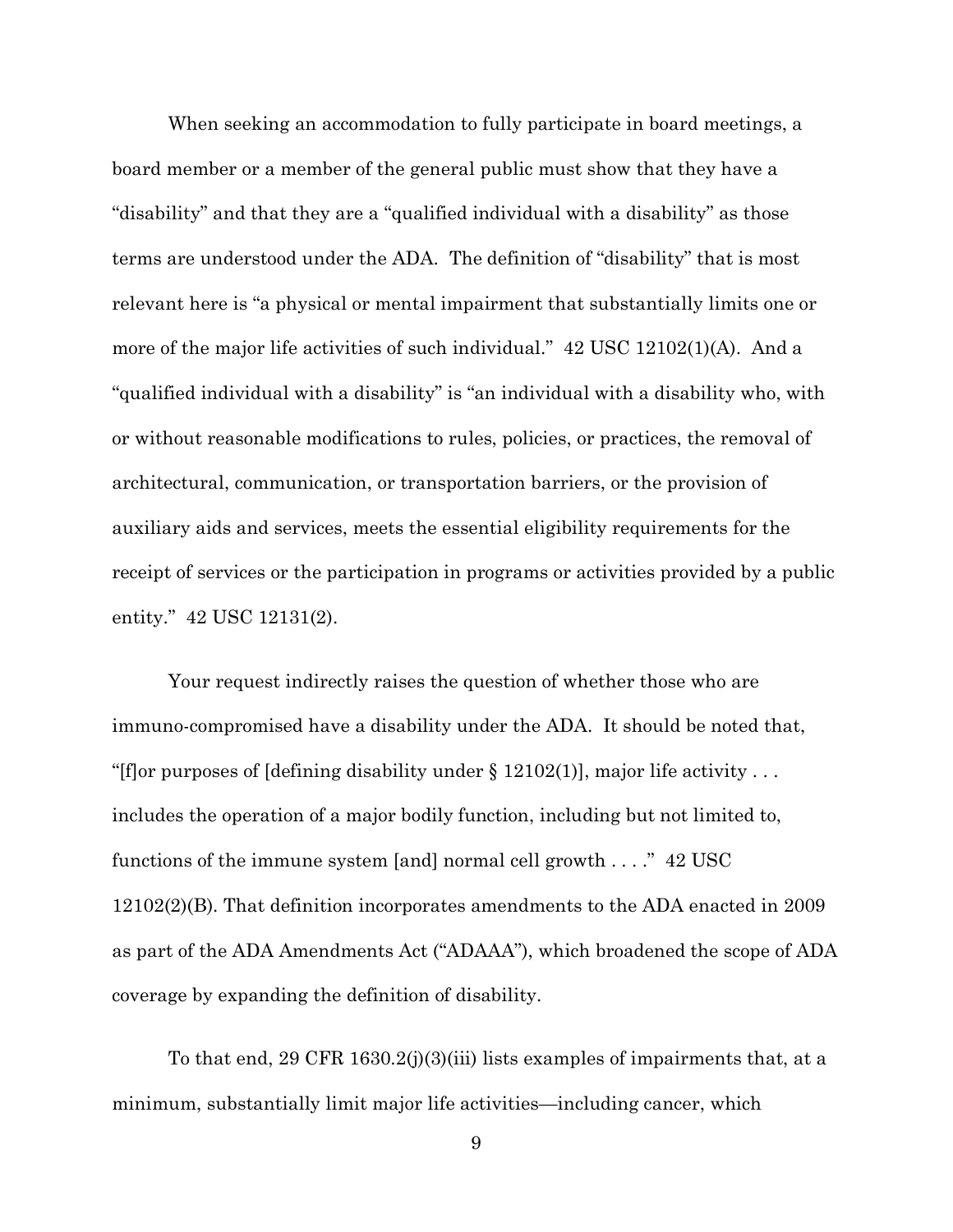substantially limits normal cell growth, and Human Immunodeficiency Virus ("HIV") infection, which substantially limits immune function. See *Katz v Adecco USA, Inc,* 845 F Supp 2d 539, 548 (SD NY, 2012) ("Cancer will virtually always be a qualifying disability [because it limits normal cell growth].") (quotation marks omitted). Nevertheless, even for those impairments, courts often require an individual assessment. *See, e.g., Alston v Park Pleasant, Inc*, 679 F App'x 169, 171—172 (CA 3, 2017) (agreeing that cancer can—and generally will—be a qualifying disability under the ADA, but nevertheless noting that an individual assessment of whether an impairment substantially limits a major life activity must still take place). Impairments not on the list will assuredly require an assessment of their effect on the individual. *Scavetta v Dillon Cos, Inc*, 569 F App'x 622, 625— 626 (CA 10, 2014) (declining to reference major bodily functions in its jury instruction because there was no specific evidence that the plaintiff's rheumatoid arthritis substantially limited the operation of her major bodily functions); *Hustvet v Allina Health Sys*, 910 F3d 399, 411 (CA 8, 2018) (holding that there was insufficient evidence in the record to support the conclusion that the plaintiff's chemical sensitivities or allergies substantially or materially limited her ability to perform major life activities, as she had never been hospitalized due to an allergic or chemical reaction, never seen an allergy specialist, never been prescribed an EpiPen, never sought significant medical attention when experiencing a chemical sensitivity, taken prescription medication because of a serious reaction, or had to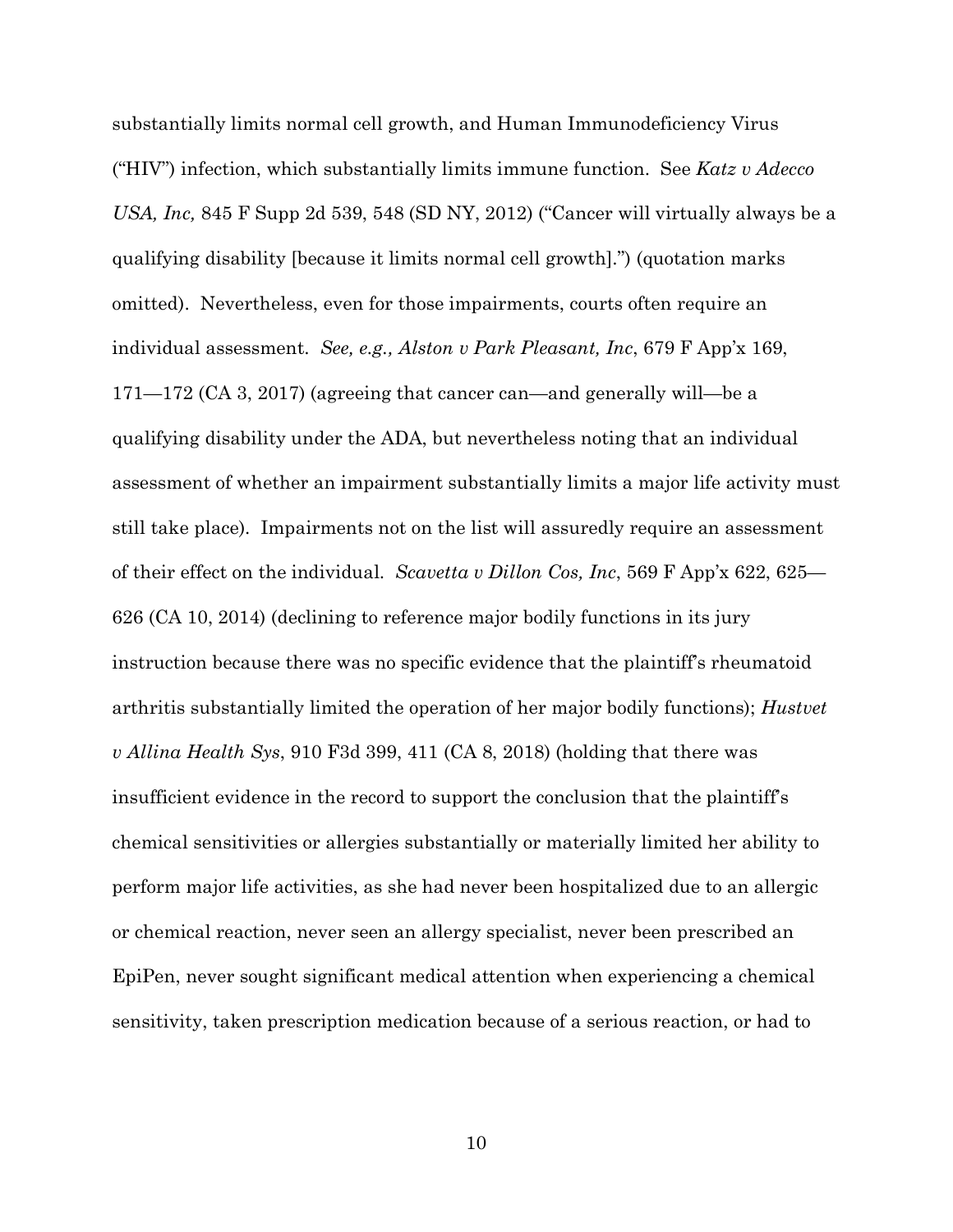leave work early because of a reaction; and concluding that this was garden-variety allergies that only moderately impacted her daily living.)

In light of the above, and because all showings of a "disability" under the ADA are heavily fact-dependent and resolved on a case-by-case basis, it cannot be stated that, in all situations, an immuno-compromised individual is a "qualified individual with a disability." But the existence of such a condition, or any other underlying condition, that makes an individual particularly susceptible to contracting an illness or disease such as COVID-19 if they were to attend a meeting in a public, physical space, could very well form the basis for a sufficient showing. See e.g., *Silver v City of Alexandria,* 470 F Supp 3d 616 (WD La, 2020) (holding that a 98-year-old man with a pacemaker due to inoperable and dangerous heart conditions who sought an accommodation so that he could attend city council meetings by telephone during COVID-19 "easily" had a qualifying disability and "[n]either the ADA nor the Rehabilitation Act contain any language to limit application to certain environmental or health-related situations.")[7](#page-10-0)

Assuming a request for an accommodation is received from a "qualified individual with a disability," the next step is to determine whether the requested accommodation is appropriate under the "reasonable-modifications regulation," *Olmstead v L C ex rel Zimring*, 527 US 581, 581 (1999); 28 CFR 35.130(b)(7). A

<span id="page-10-0"></span><sup>7</sup> Even if an immuno-compromised individual does not meet the definition of "disabled" under the ADA, state and local boards and commissions are encouraged, where possible, to err on the side of inclusiveness, public participation, and transparency.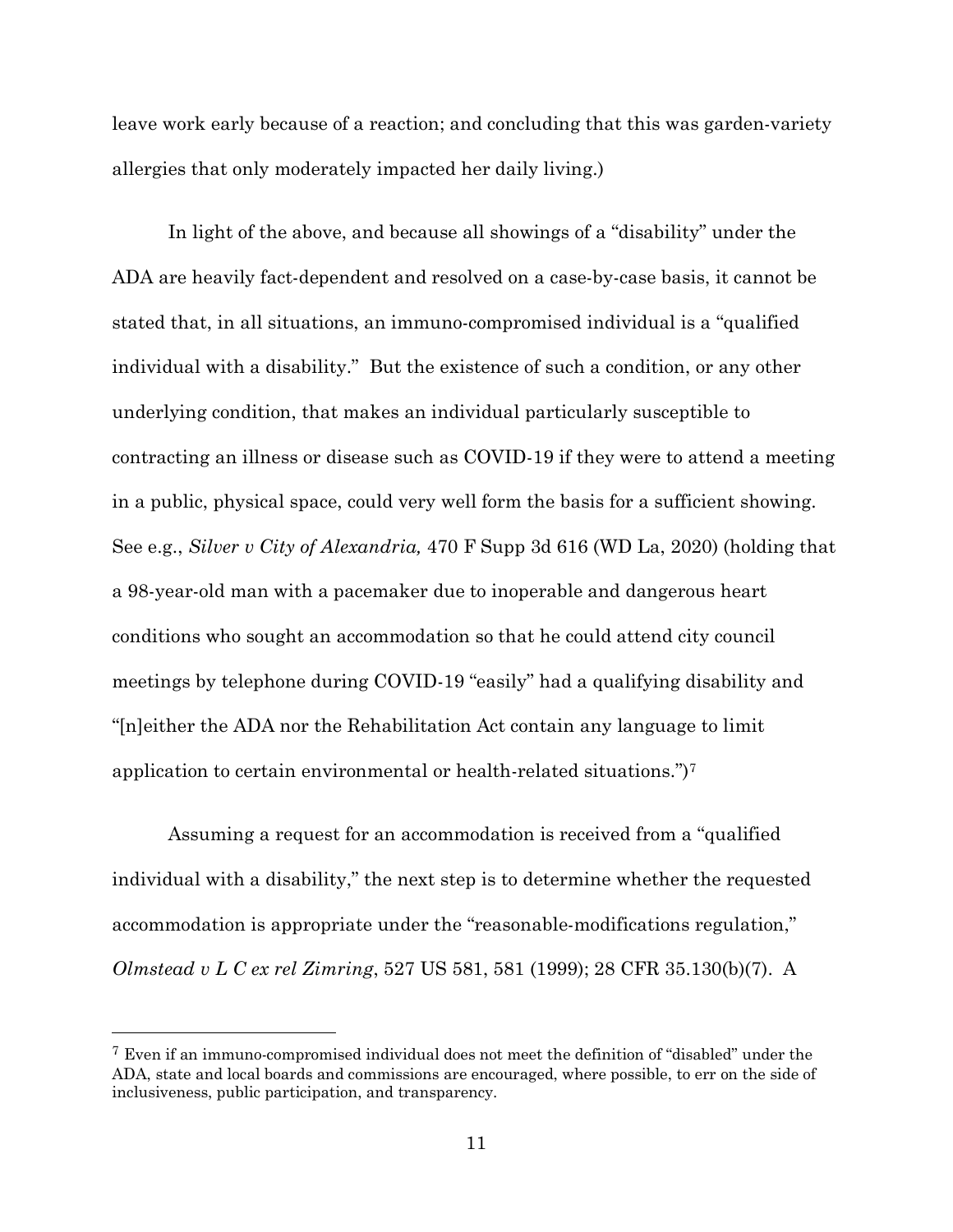modification or accommodation "is reasonable unless it requires 'a fundamental alteration in the nature of a program' or imposes 'undue financial and administrative burdens.'" *Smith & Lee Assoc, Inc v City of Taylor*, 102 F3d 781, 795 (CA 6, 1996), quoting *Southeastern Community College v Davis*, 442 US 397, 410, 412 (1979); 28 CFR 35.150(a)(3).

Therefore, when a request for an accommodation is received from a qualified individual with a disability, a state or local board or commission must consider whether it can modify its meetings without incurring an undue burden or fundamentally altering the nature of the meetings. Historically, the kinds of modifications that have been requested have addressed physical or communication barriers, which have been remedied by disabled ramps, closed captioning, and the like. It is crucial that efforts aimed at removing those types of barriers continue. But medical conditions that make physical presence dangerous or impossible highlight a different but equally important need, and physical-presence requirements such as those of the OMA present an equally troubling barrier—one that potentially excludes the disabled as effectively as the lack of handicapped accessible parking or a wheelchair ramp. *Tennessee v Lane*, 541 US 509, 531 (2004), citing 42 USC 12131(2)) (noting that Congress recognized that failing to accommodate persons with disabilities will often have the same practical effect as outright exclusion).

Determining what reasonable modifications might remedy such a barrier is, also, a heavily fact-dependent inquiry that must be determined on a case-by-case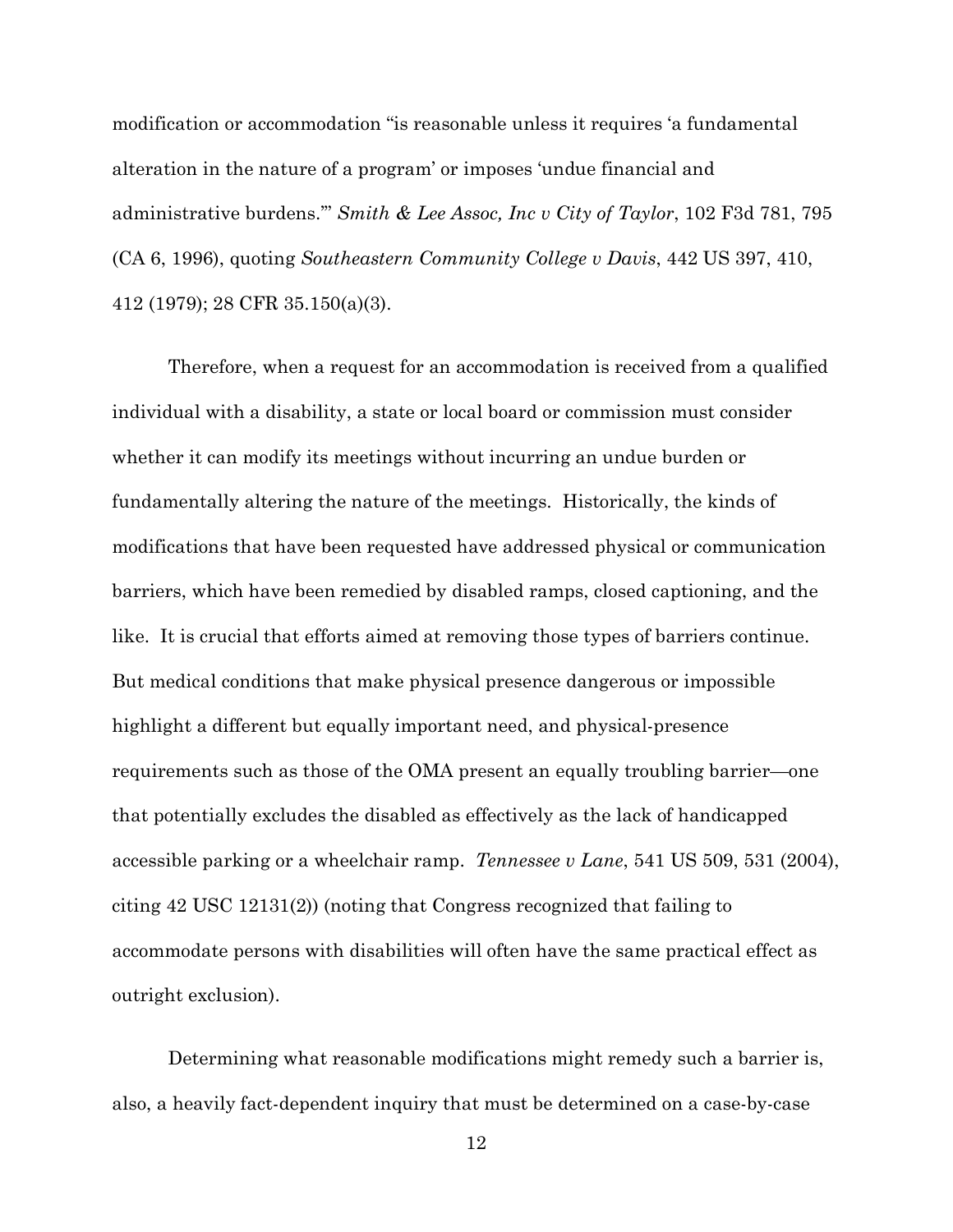basis, considering the nature, location, and resources of a particular board or commission. (Some municipalities might have IT challenges, for example.) But because our boards and commissions already must, under the OMA, provide remote access and allow full participation for a member of the military, and because many of these boards and commissions have successfully gone wholly or partially virtual during the COVID-19 pandemic, it seems unlikely that a request for a hybrid approach of an in-person meeting and telephonic access or a virtual platform would result in an undue administrative or financial burden or constitute a fundamental alteration of a board's or commission's meetings. See *Hindel v Husted*, 875 F3d 344, 348 (CA 6, 2017). This is especially true given the prevalence, ease, and affordability of setting up remote platforms.

That said, a request for a *fully* virtual option is more likely to be viewed as a fundamental alteration of a board's or commission's services, and therefore not required. More importantly, where that option is not necessary to accommodate a qualified individual with a disability, the ADA does not require it and the OMA would not permit it. The Legislature's clear intent behind the OMA was to have inperson meetings. The Legislature, of course, could amend the OMA to permit fully virtual meetings. The potential benefits are many, including greater transparency, increased public involvement and participation, and the avoidance of singling out disabled board members who are participating remotely. The latter benefit would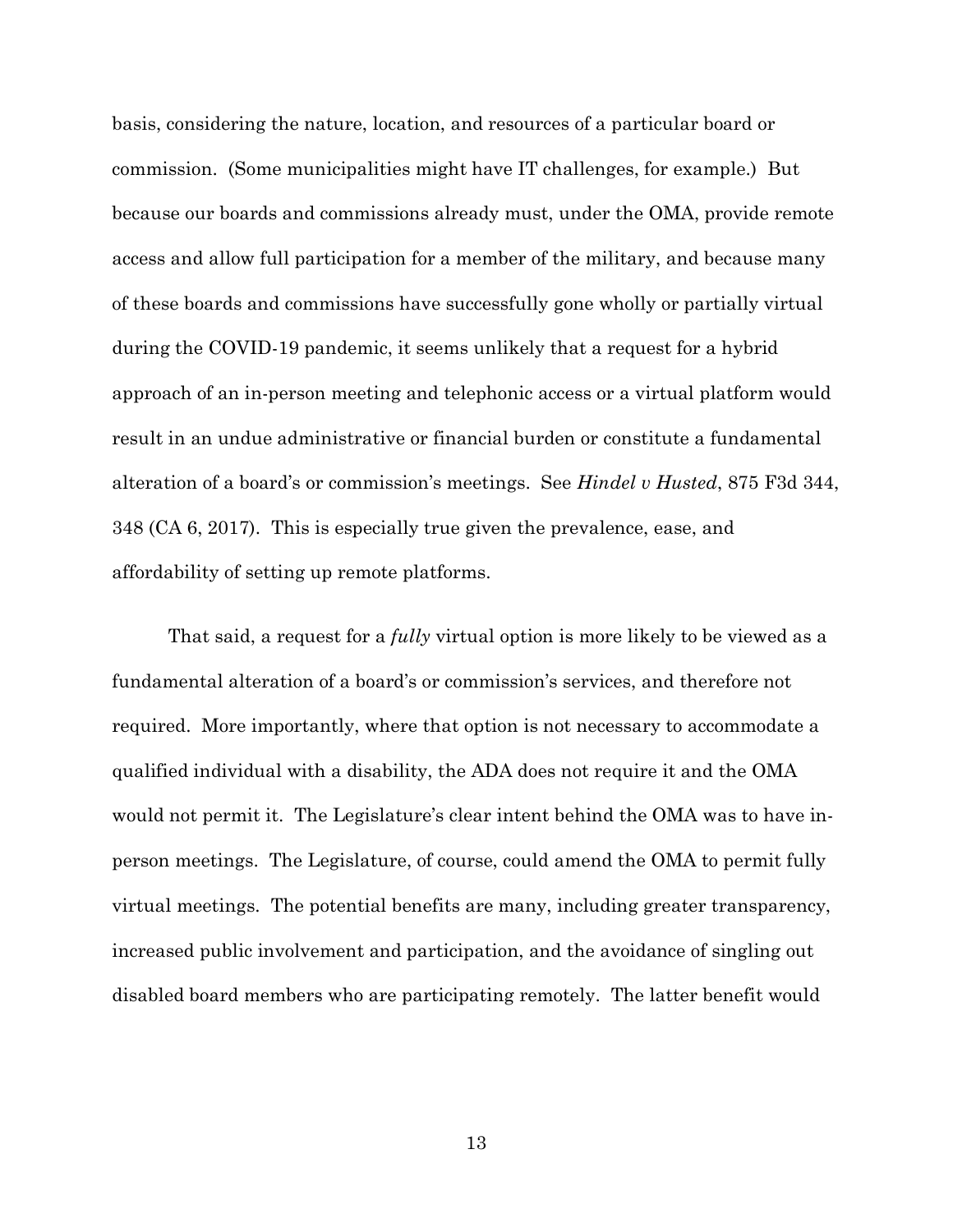have particular impact in the context of boards that require one or more members with disabilities, such as Michigan's barrier-free design board.<sup>8</sup>

Finally, while a board's or commission's careful consideration of modifications is important, its duties with respect to the ADA are broader than simply being responsive to requests. Title II regulations actually require public entities to evaluate their current services, policies and practices, and their effects, that "do not or may not meet the requirements [of Title II of the ADA]," and if modification of services, policies, and practices is needed to achieve compliance, make the necessary modifications. 28 CFR 35.105(a). These are referred to as self-evaluation plans.

In its Title II Technical Assistance Manual, the Department of Justice suggests certain areas that need "careful examination" in an agency's selfevaluation plan, including the modifications needed to achieve program access, and the steps that will be taken to achieve access; whether policies and practices exclude or limit participation of people with disabilities; and whether equipment has been assessed for usability and there are policies to ensure that it is kept in working order. See ADA TITLE II TECHNICAL ASSISTANCE MANUAL, *See* 28 CFR 35.150(c) at § II-8.2000. The ADA Title II Action Guide for State and Local Governments suggests that a self-evaluation plan should address these additional

<span id="page-13-0"></span><sup>8</sup> The Barrier Free Design Board, created by 1974 PA 190, amending [1966 PA 1,](http://legislature.mi.gov/doc.aspx?mcl-Act-1-of-1966) MCL 125.1355, has jurisdiction to review and grant or deny requests for exceptions to the barrier free design specifications; require alternatives when exceptions are granted; receive, process, review, and act on complaints of noncompliance, and make recommendations for barrier free design rules.

More information is available a[t https://www.michigan.gov/lara/0,4601,7-154-89334\\_10575\\_45904-](https://www.michigan.gov/lara/0,4601,7-154-89334_10575_45904-347265--,00.html) [347265--,00.html](https://www.michigan.gov/lara/0,4601,7-154-89334_10575_45904-347265--,00.html) (accessed February 1, 2022).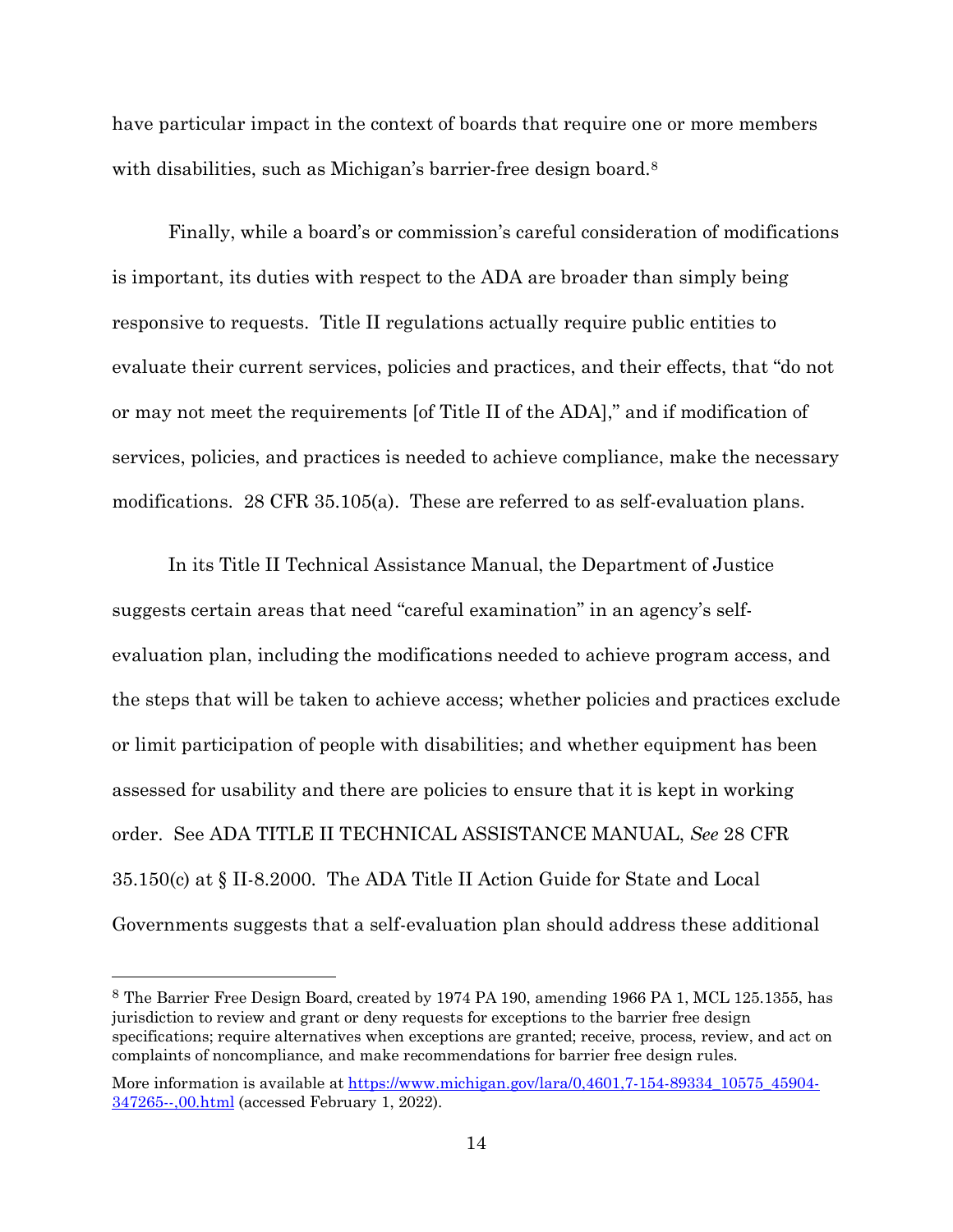Title II requirements: 1) the agency's process for responding to requests for modifications; 2) the process for determining whether a modification would be a fundamental alteration; 3) whether the agency has any separate programs for people with disabilities, and if so, 4) whether people with disabilities are excluded from participation in regular programs; and 5) whether programs are provided in the most integrated setting appropriate to the needs of people with disabilities. *Title II Action Guide for State and Local Governments*.[9](#page-14-0)

Accordingly, even without being asked to respond to specific requests for accommodations (and before being required to engage in the necessarily factintensive analysis set out above to determine whether a requestor is a "qualified individual with a disability"), state and local boards and commissions are strongly encouraged to proactively evaluate the services they provide and, to the extent reasonably possible, offer alternatives to completely in-person, physical meetings to allow this new era of technology to truly promote a new era in governmental accountability, transparency, inclusivity, and participation.

It is my opinion, therefore, that the Americans with Disabilities Act and Rehabilitation Act require state and local boards and commissions to provide reasonable accommodations, which could include an option to participate virtually, to qualified individuals with a disability who request an accommodation in order to

<span id="page-14-0"></span><sup>&</sup>lt;sup>9</sup> Available at <https://www.adaactionguide.org/action-steps> (accessed February 1, 2022).